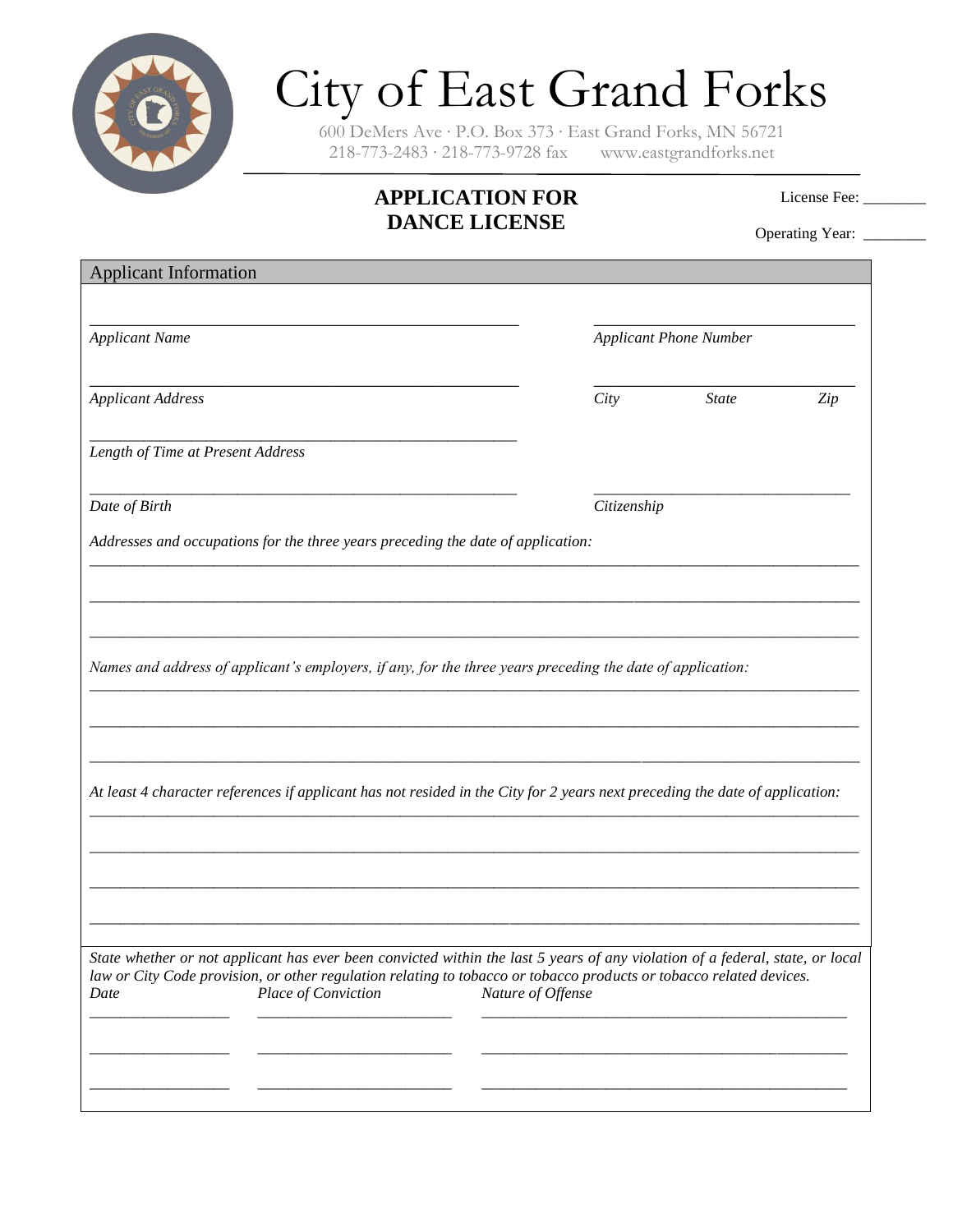## City of East Grand Forks Application for Dance License

| <b>Business Information</b>           |      |                              |     |
|---------------------------------------|------|------------------------------|-----|
| <b>Business Name</b>                  |      | <b>Business Phone Number</b> |     |
| <b>Business Address</b>               | City | <b>State</b>                 | Zip |
| Federal Tax ID#                       |      | $MN$ Tax ID #                |     |
| Corporate Information (if applicable) |      |                              |     |
| Corporate Name                        |      | <b>Phone Number</b>          |     |
| Corporate Address                     | City | <b>State</b>                 | Zip |

I hereby certify that I have completely filled out the entire above application, together and that the application is true, correct, and accurate.

| Signature of Applicant                                                                                 | Date      |  |  |  |  |
|--------------------------------------------------------------------------------------------------------|-----------|--|--|--|--|
| <b>Print Name</b>                                                                                      | Title     |  |  |  |  |
| Internal Use Only                                                                                      |           |  |  |  |  |
| The following items need to be completed and/or attached in order for the application to be processed: |           |  |  |  |  |
| *Application fee paid in full: $\Box$ yes $\Box$ no Payment Type: $\Box$ cash $\Box$ check #           | Receipt # |  |  |  |  |
| *Application completed in full and signed: $\Box$ yes $\Box$ no                                        |           |  |  |  |  |
| *Approved $\Box$ yes $\Box$ no<br>License Number                                                       |           |  |  |  |  |